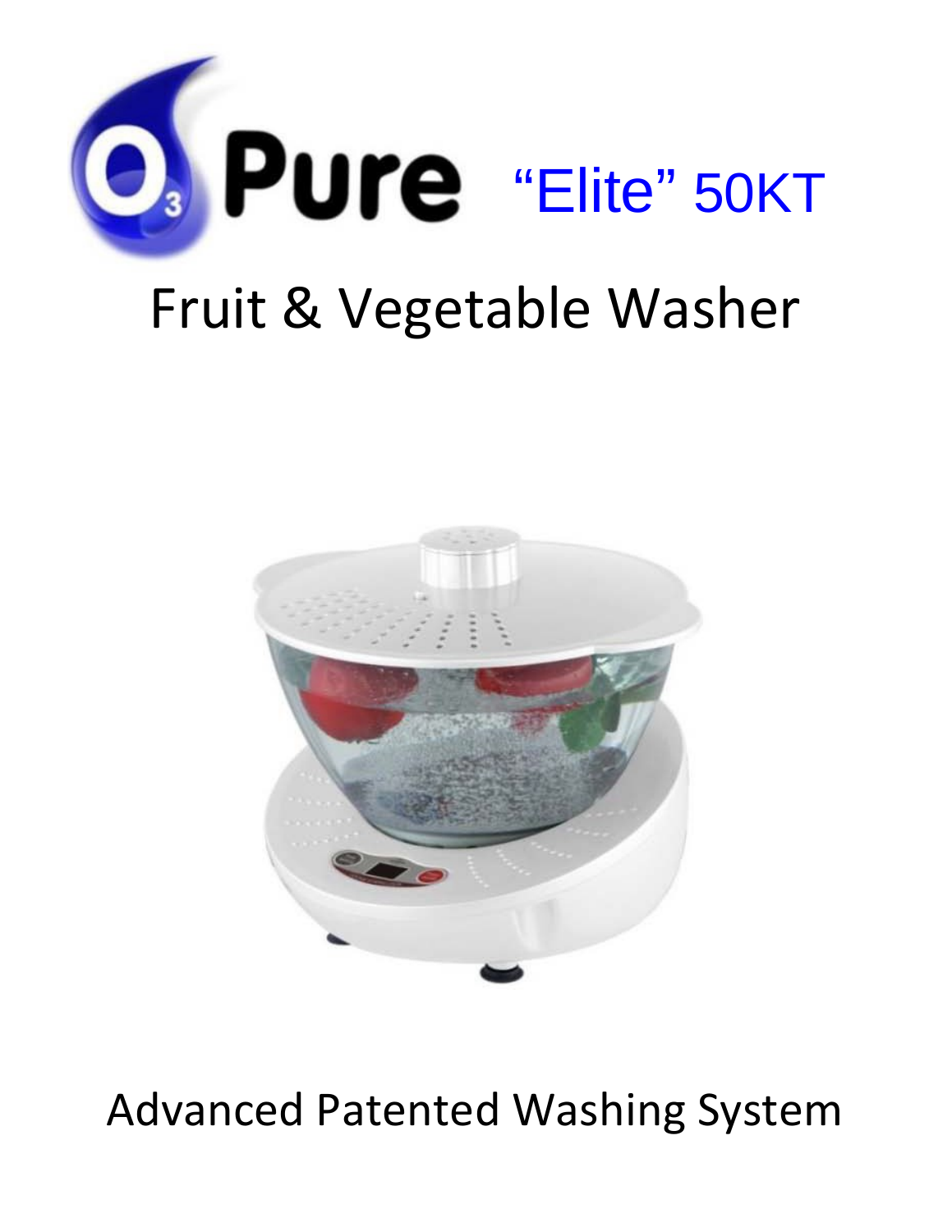Congratulations on your purchase of the O3 Pure "Elite" 50KT Fruit and Vegetable Washer! It is one of the most advanced fruit and vegetable washer on the market. The O3 Pure "Elite" provides consumers with the satisfaction of eating great tasting, safe, healthy fruits and vegetables. We are confident the "Elite" we be one of you most used kitchen appliances.

For years we have been told that fruits and vegetables are good for us as they provide nutrients and vitamins necessary for our bodies. As a society we have washed our fruits and vegetables with the chlorinated water that comes from our faucets believing we are protecting our families from pesticides and foodborne contaminants. Furthermore, research studies have indicated that chlorine is limited in its ability to wash contaminants from fruit and vegetable surfaces.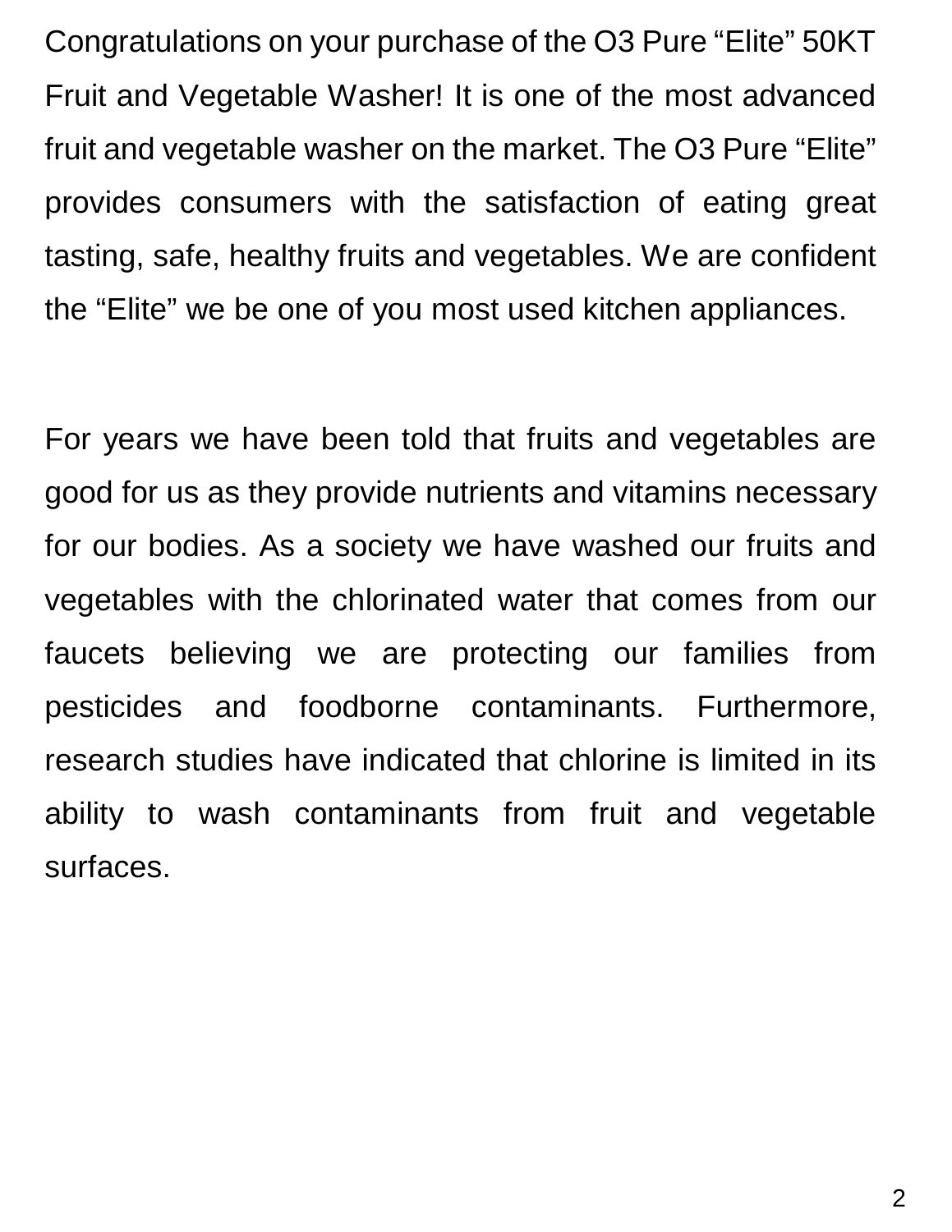# **"Contaminated Fruits & Vegetables"**

The number of produce-associated foodborne disease outbreaks and the number of cases of illness due to food pathogens have significantly increased in recent years (Tauxe et al.1997).

Fruits and vegetables are also susceptible to contaminants, capable of causing human diseases while still on the plant, in the orchards, during harvesting, transport, processing, distribution, or even in the home.

### **O3 Pure Fruit & Vegetable Washer**

The advanced patented revolutionary O3 Pure "Elite" 50KT Fruit and Vegetable Washer utilizes the proven technology of O3 (ozone). The superior design assists the O3 bubbles to wash contaminants from fruits, vegetables, sea food, poultry and other meats. Positives benefits include:

- □ Restores flavour and taste
- $\Box$  Extends food life
- □ Preserves freshness
- □ Saves time

.

- □ User friendly
- □ Visually appealing
- $\Box$  Low power consumption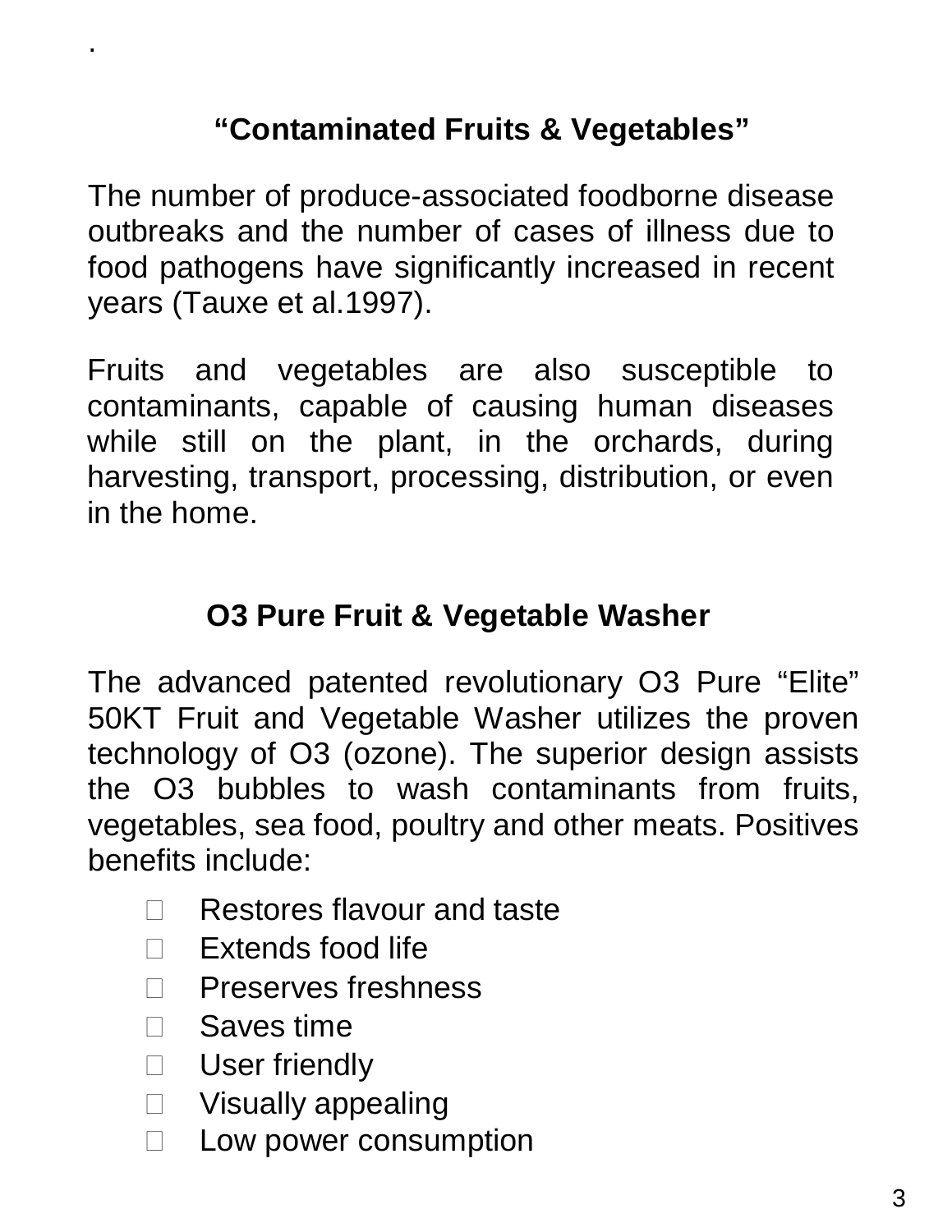#### **Ozone is natural**

Ozone is a naturally occurring trace element in the atmosphere and is produced during lightning storms (high voltage passing through the air). When a molecule of oxygen is bound via oxidation to a third oxygen atom, it becomes ozone. The O3 Pure Fruit & Vegetable Washer utilizes this same principal to produce ozone, but in a safe controlled environment.

### **"Safety Assurance for Use with Food"**

FDA-Ozone Regulatory Status FDA/CFSAN- June 26, 2001

"The FDA amends the food additive regulations to provide for the safe use of ozone in gaseous and aqueous phase an anti-microbial agent on food, including meat and poultry." Final Rule published in Federal Register (21 CFR Part 173, Docket No. OOF-1482)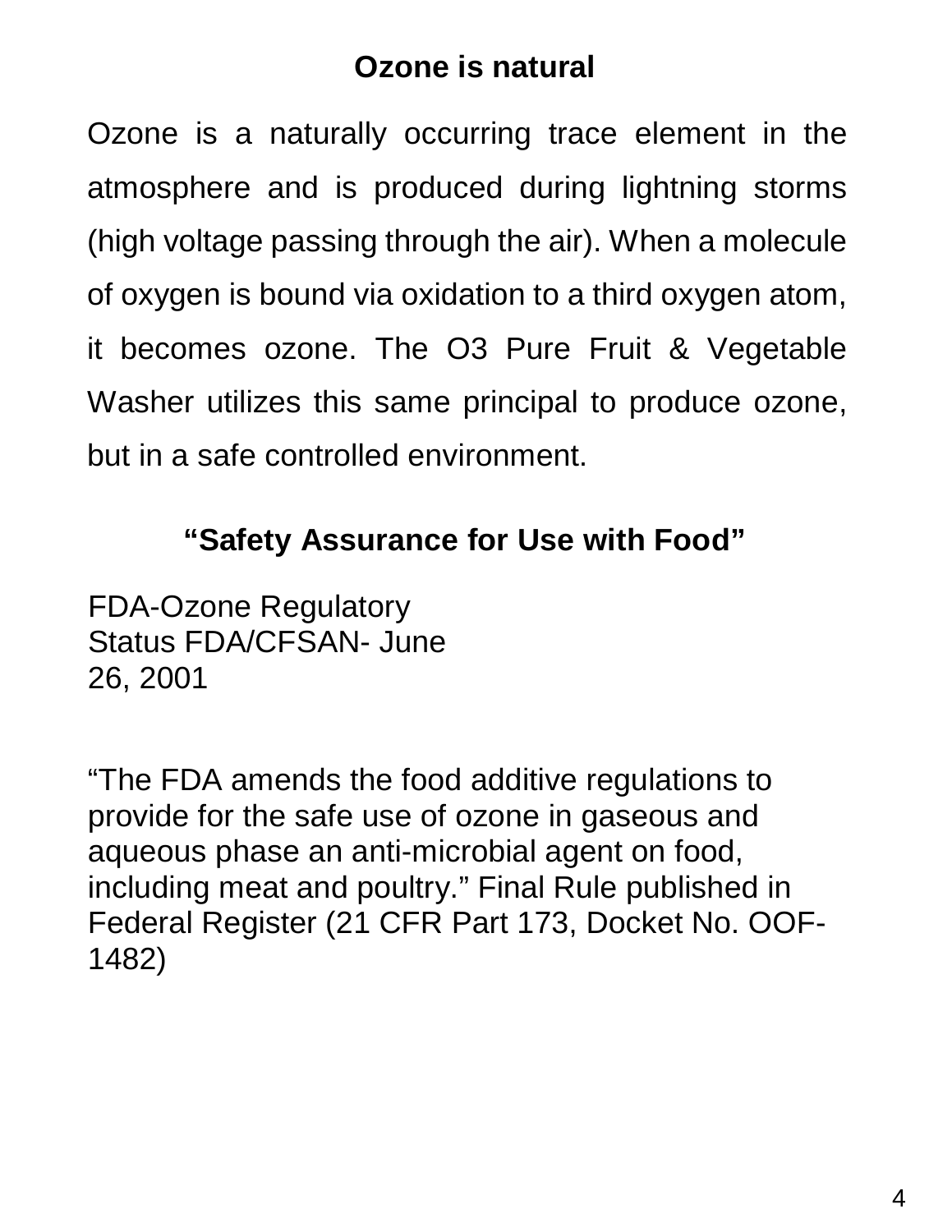# **Before Using**

Please take the time to familiarize yourself with the unit, the diagram below will help. A vegetable grate is inside the unit.



# **General Safety Information**

- $\triangleright$  Do not insert or remove power cord with wet hands
- $\triangleright$  Do not cover when in use
- $\triangleright$  Keep away from heat
- $\triangleright$  Periodically with the unit turned off, wipe with a damp cloth
- $\triangleright$  Cleaning products and moisture will damage the unit and void the warranty
- $\triangleright$  Do not let children operate the washer unattended
- $\triangleright$  Disconnect for power source when not in use
- $\triangleright$  Always store in a dry place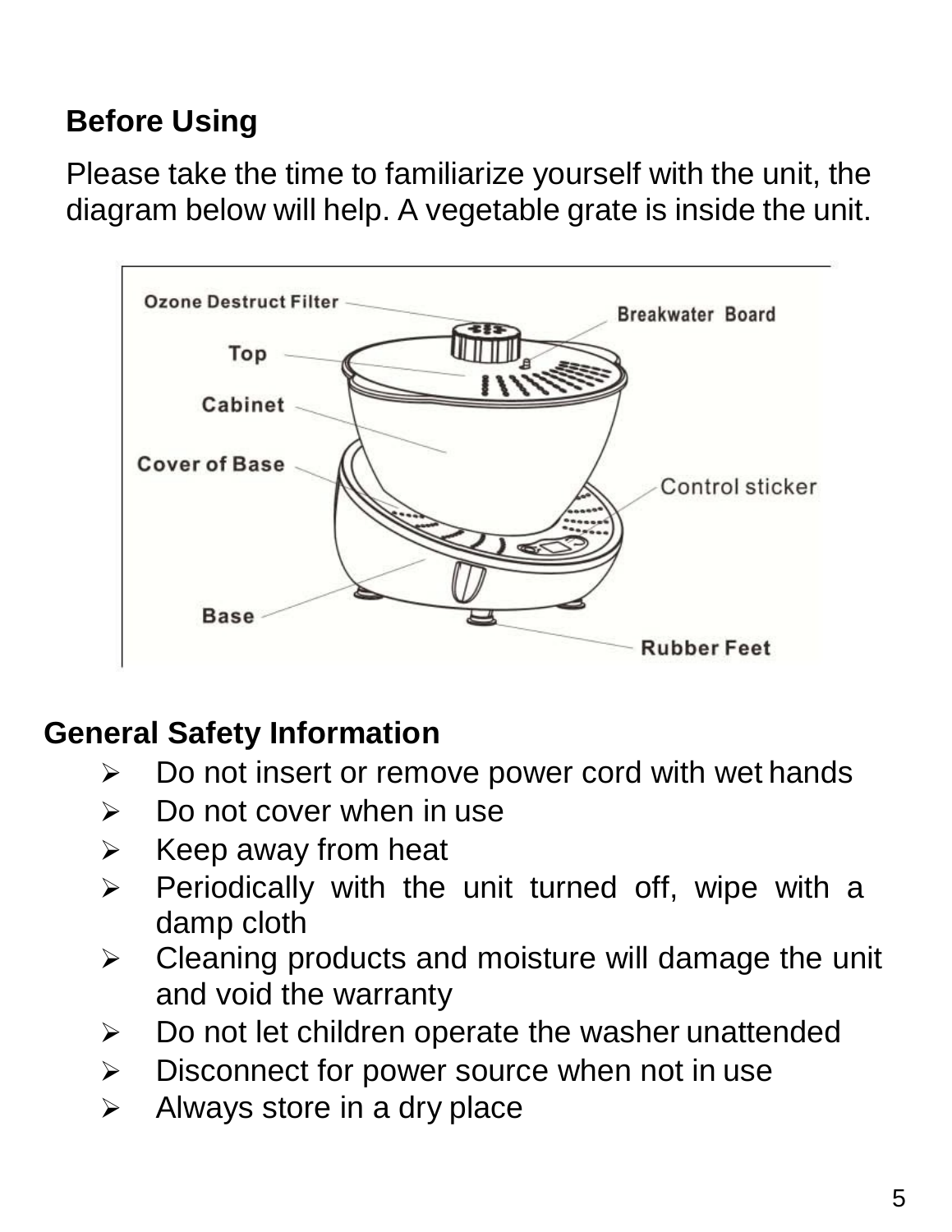### *Directions for Use*

- 1. Place the washer on a flat counter or table; ensure the power cord can reach the power source.
- 2. Open the lid and place it on the counter or table.
- 3. Place prepared fruits or vegetables into the bowl (Separate large leaf vegetables and rinse visible dirt from the vegetable before placing into the bowl). Make sure produce is under the fill line. Place grate over products being washed.
- **4.** Fill the washer with cold water up to the fill line shown on the bowl. **Do not over fill the unit.**
- 5. Replace lid and shift drain lever to close holes.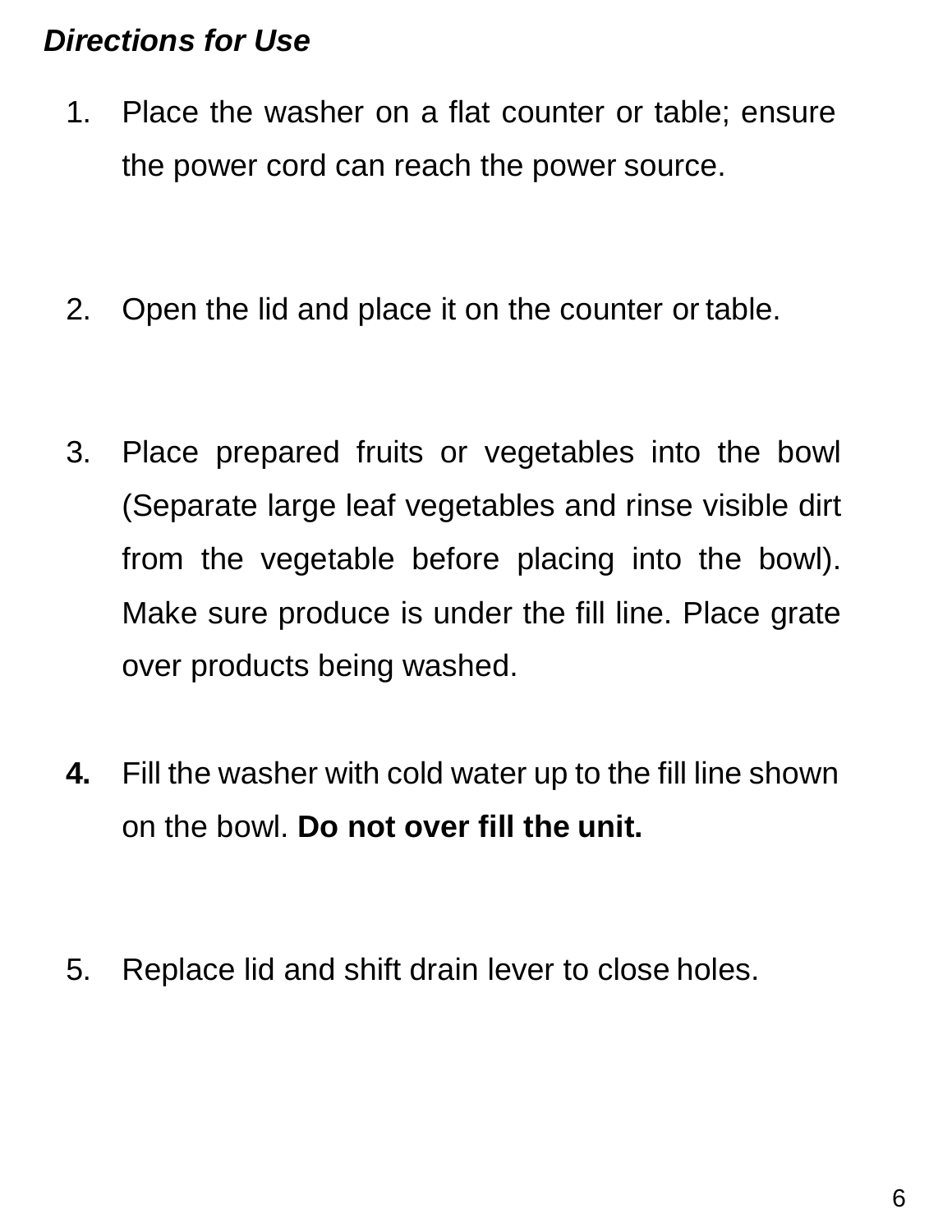- 6. Plug in the washer. Turn unit on by pressing the power button and set timer to desired timed wash cycle by pressing the timer button. Time is adjustable from 1 minute to 15 minutes. The unit will automatically stop when washing cycle is completed.
- 7. Turn the drain lever to open the holes after washing. Take the bowl together with the lid and drain out the water. Open the lid, remove grate and take out fruits and vegetables. (sea food, fish and meats should be rinsed with fresh water).
- 8. Unplug the washer, clean the bowl if necessary. Wipe off residual water with a dishcloth or paper towel. Place grate back into the bowl, grate and lid back onto the unit and store in a clean dry place.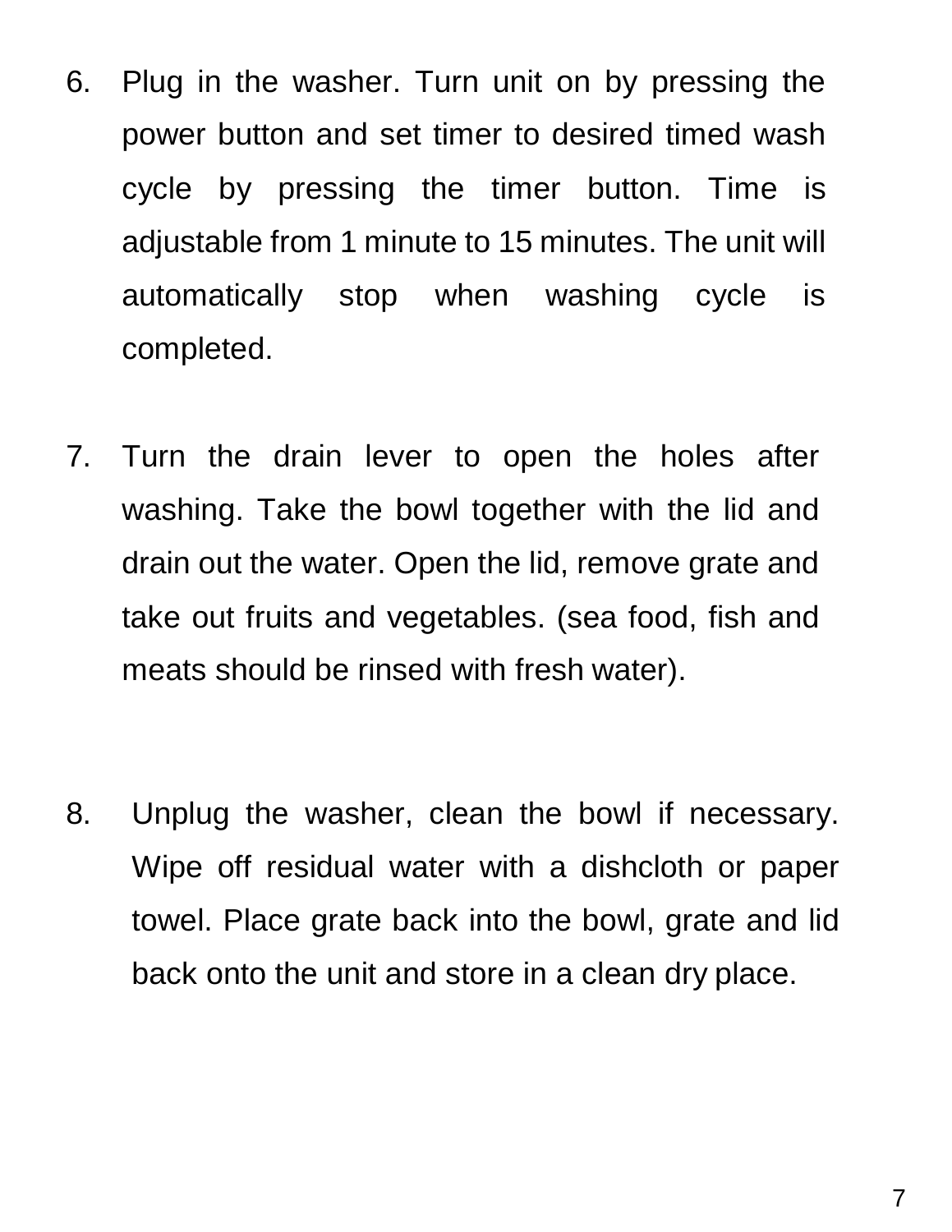### **Specifications**

Model: Elite 50 KT Rating Voltage: 110v/60Hz O3 Density: 50mg/hour Capacity: 6 L Power: 10w Weight: 4.85 lbs. (2.2kg) Warranty 1 year limited

# **Warranty**

The O3 Pure Elite 50 KT Fruit & Vegetable Washer comes with a one-year limited manufactures warranty from the date of purchase.